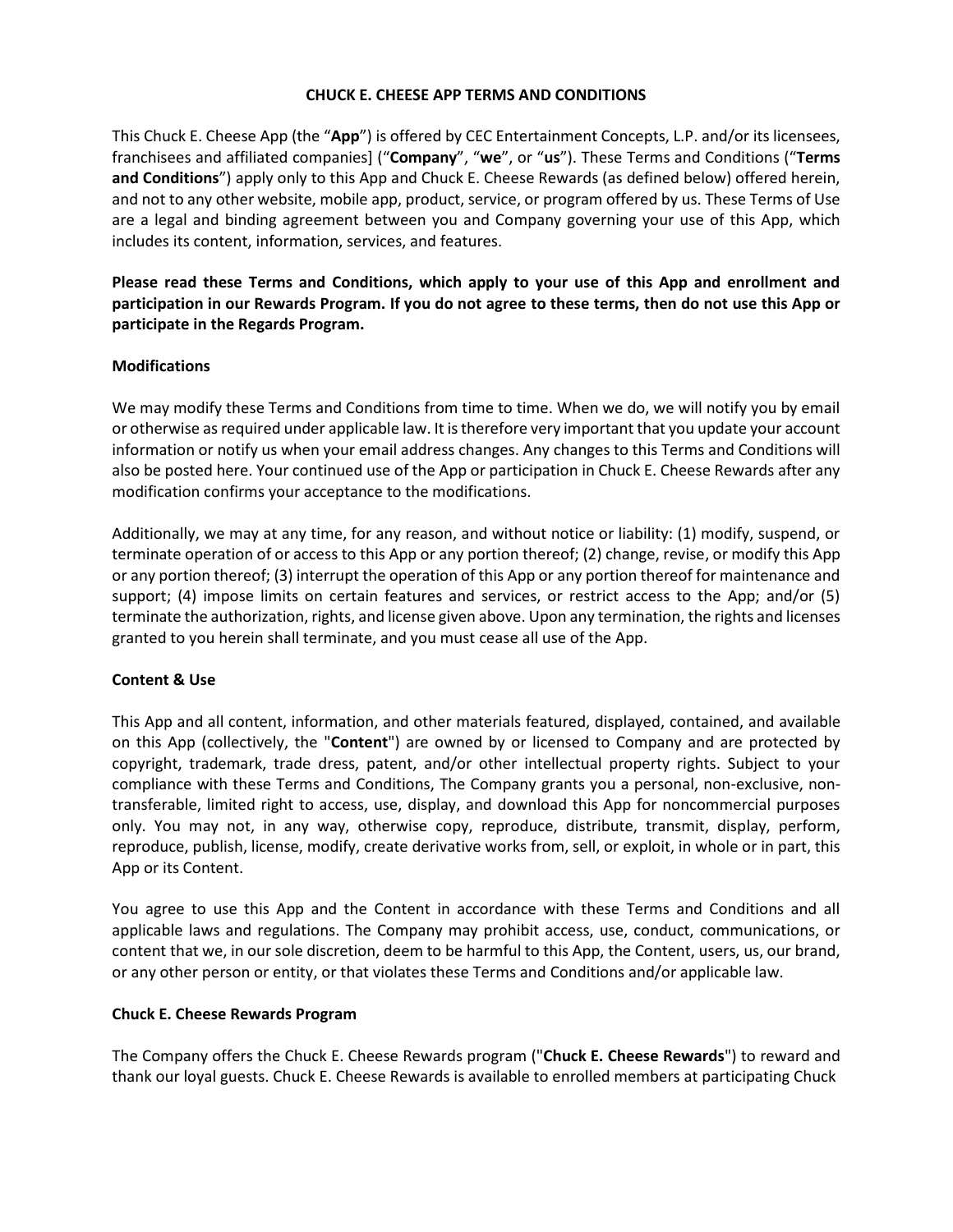E. Cheese restaurants in the United States. Rewards accumulated under Chuck E. Cheese Rewards are promotional and have no cash value. There are no membership fees associated with Chuck E. Cheese Rewards.

**Eligibility**: You may enroll in Chuck E. Cheese Rewards if you: (1) are a legal resident of the United States; (2) at least 13 years of age at the time you enroll; (3) have an active, valid e-mail address; and (4) are a human being. Corporations, partnerships, limited liability companies, or other legal entities are prohibited from participating, and ineligible to participate, in Chuck E. Cheese Rewards.

Chuck E. Cheese Rewards is not targeted towards, nor intended for use by, anyone under the age of 13. If you are between the ages of 13 and 18, you may only Chuck E. Cheese Rewards under the supervision of a parent or legal guardian who agrees to be bound by these Terms and Conditions.

**Enrollment/Rewards Account**: You can enroll in Chuck E. Cheese Rewards and create a Rewards account ("**Rewards Account**") by (if you set up your account through your Facebook account you will receive a one-time offer of ten (10) Reward Points):

1. Using the App;

**OR**

2. Visiting our website at https://www.chuckecheese.com/rewards/

To enroll you are required to provide your first and last name, your email address, your phone number and favorite Chuck E. Cheese location.

Your Rewards Account is personal to you and may not be sold, transferred or assigned to, or shared with family, friends or others. You may have only one (1) Rewards Account.

As a part of Chuck E. Cheese Rewards, we will send you transactional, informational, and promotional messages and/or offers. These communications may happen in the form of push notifications through the App, email, and/or any other ways you may have selected when you enrolled in Chuck E. Cheese Rewards. If your contact information changes, or if you wish to change your contact information or the method by which we send you messages, please log into your Rewards Account and update your contact information or preferences.

**Free Rewards**: An eligible Member will receive the following free rewards ("**Free Rewards**") just for signing up:

- A one-time welcome reward of five hundred (500) e-tickets redeemable for prizes from redemption counters;
- One (1) small Dippin' Dots<sup>®</sup> cup on each of your children's birthday every year (up to 6 children);
- One (1) Cotton Candy on each of your children's half-birthday every year (up to 6 children); and
- One thousand (1,000) e-tickets redeemable for prizes from redemption counters on each anniversary of your rewards program membership.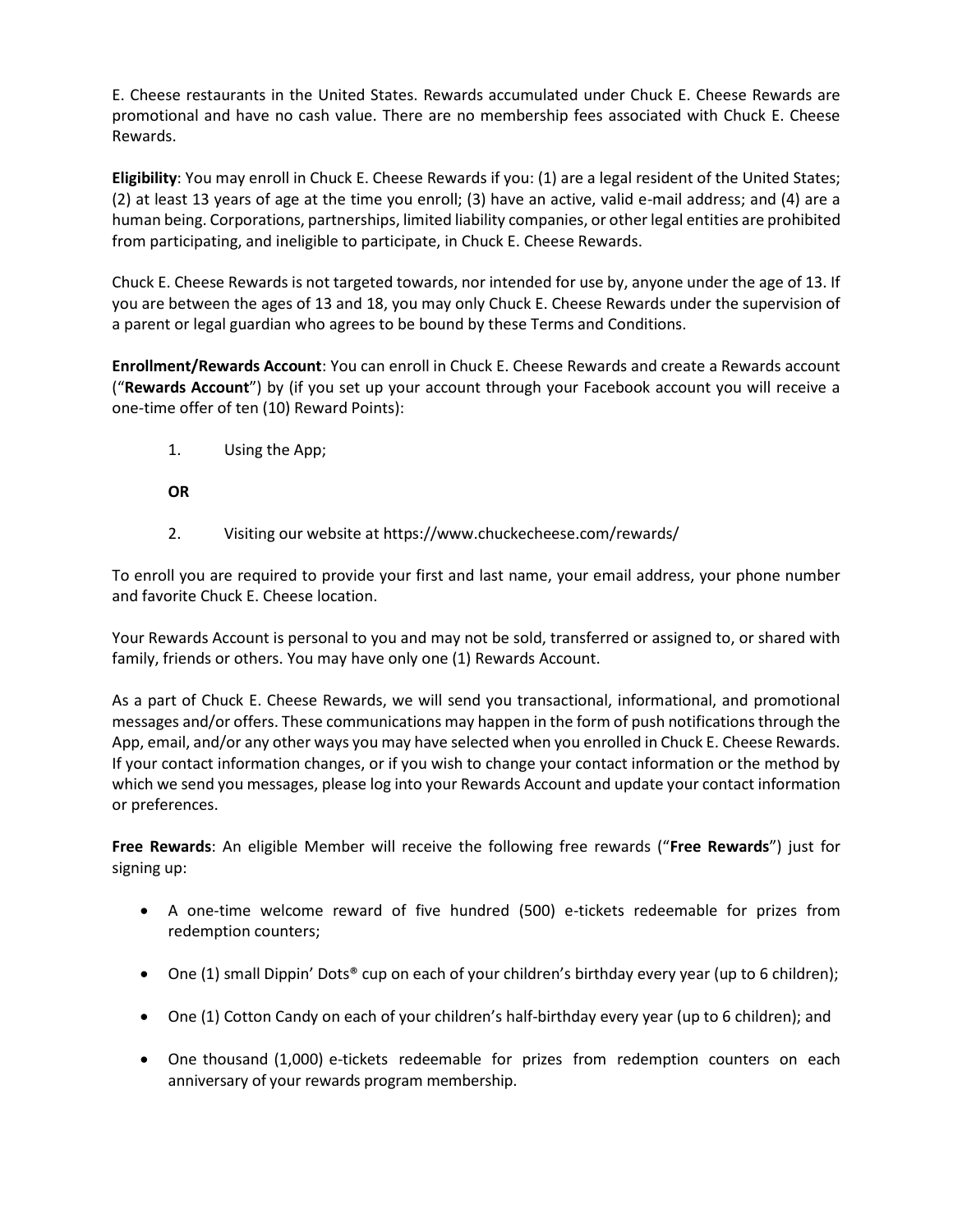**Earning Rewards**: You will earn one point per \$1 (each a "**Reward Point**") you spend towards Qualifying Purchases (as defined below). For the avoidance of doubt, Reward Points are not earned for any fees, delivery fees or sales tax(es) paid. Any Reward Points you earn will be banked in your Rewards Account to be used for later redemption toward a Reward. Reward Points will expire 365 calendar days from the date earned. You may only redeem Reward Points toward one Reward per visit regardless of the number of Rewards you have earned in your Rewards Account and no more than 2 Rewards may be redeemed per day. A Reward may not be combined with any other offer or coupon.

**Rewards**: Reward Points may be redeemed for your choice of one of the following Rewards in accordance with necessary Reward Points required to redeem set forth in the chart below.

| <b>Reward Offer</b>  | <b>Quantity</b> | <b>Reward Points Required to Redeem</b> |
|----------------------|-----------------|-----------------------------------------|
| 15 Minutes           |                 |                                         |
| Unicorn Churros      |                 |                                         |
| E-Tickets            | 500             |                                         |
| 30 Minutes           |                 | 100                                     |
| Personal 1 Top Pizza |                 | 100                                     |
| E-Tickets            | 1000            | 1 በበ                                    |
| 60 Minutes           |                 | 200                                     |
| Large 1 Top Pizza    |                 | חמכ                                     |
| <b>E-Tickets</b>     |                 |                                         |

Reward offers, including type, quantity and Reward Points required to redeem, are subject to change in our sole discretion and at any time without notice.

You can track the Reward Points you have already earned and that you may earn in the future, and Rewards redeemed, by logging into your Rewards Account History.

**Qualifying Purchases**: Members will earn and receive Reward Points toward Rewards by purchasing food items and non-alcoholic beverages at participating Chuck E. Cheese's restaurants ("**Qualified Purchases**"). For the avoidance of doubt, neither the purchase of alcoholic beverages nor gift card purchases are considered Qualified Purchases. A receipt for Qualified Purchases may only be scanned and associated to any Rewards Account once. Only receipts for Qualified Purchases made by you are eligible for scanning and associating to your Rewards Account.

**Social Media Sharing & Referral Bonuses**: You can also receive an extra one (1) free personal pizza for every person you refer who joins our Chuck E. Cheese Rewards and starts earning Reward Points ("**Referral Reward**"). For the avoidance of doubt, your Referral Award will not be awarded until the referred member enrolls in Chuck E. Cheese Rewards and earns their first Reward Points.

You can also share your Chuck E. Cheese experience on your personal Facebook page through the App. You have the option to make your comment public, but please note that by making your comment public, we may use your comment on our website, Facebook page, and/or other social media outlets.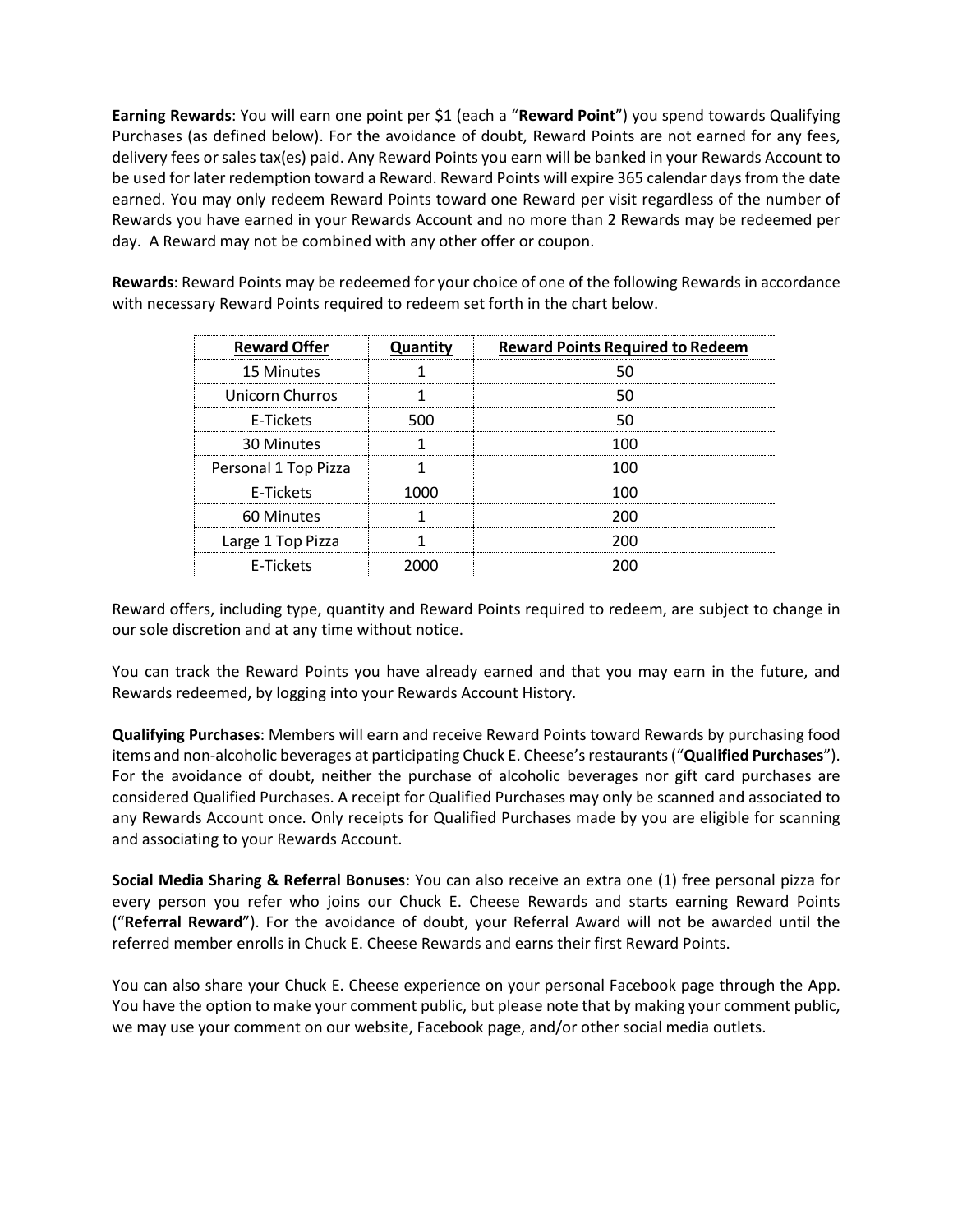**Additional Rewards Program Terms**: We reserve the right to terminate your Rewards Account and/or your participation in Chuck E. Cheese Rewards if we determine in our sole discretion that you have violated these Terms and Conditions, you have more than one (1) account, or that the use of your account is unauthorized, deceptive (including, but not limited to, scanning a single receipt more than once), fraudulent or otherwise unlawful. We may, in its sole discretion, suspend, cancel, or combine Rewards Accounts that appear to be duplicative, and may refuse to allow you to re-enroll in Chuck E. Cheese Rewards. We also reserve the right to "unregister" and make ineligible for Chuck E. Cheese Rewards any Rewards Account that has been inactive for thirteen (13) months or more. Inactive is defined as no Reward Points earned.

We have the right at any time, with or without giving you prior notice, to:

- end or cancel Chuck E. Cheese Rewards and/or any specific Reward;
- change any Reward or other Chuck E. Cheese Rewards benefit we offer;
- change the requirements for earning a particular Reward;
- change the time you have in which to earn a particular Reward; and/or
- change any other feature of Chuck E. Cheese Rewards.

If we end Chuck E. Cheese Rewards, Reward Points you have earned but not used will expire on the end date, and you may not redeem Reward Points towards any Rewards or use any Reward Points after the end date.

# **Login and Registration**

Certain features or services offered on or through this App may require you to complete a registration process and/or setup an account or login. In connection therewith, you agree to (1) provide true, accurate, current, and complete information about yourself, and (2) maintain and promptly update your information to keep it true, accurate, current, and complete. You are entirely responsible for maintaining the confidentiality of the information you hold for your login, including your password. You agree to notify the Company immediately of any unauthorized use of your login, or any other breach of security. You may be held liable for losses incurred by the Company or any other App user or visitor due to someone else using your login as a result of your failing to keep your login information secure and confidential.

You may not use anyone else's account or login information. We shall not be liable for any loss or damage arising from your failure to comply with these obligations.

# **No Warranties**

THIS APP, THE CONTENT, AND CHUCK E. CHEESE REWARDS ARE PROVIDED ON AN "AS IS", AND "AS AVAILABLE" BASIS, AND THE COMPANY HEREBY EXPRESSLY DISCLAIMS ALL REPRESENTATIONS AND WARRANTIES OF ANY KIND, EXPRESS, IMPLIED OR STATUTORY, INCLUDING, WITHOUT LIMITATION, THE IMPLIED WARRANTIES OF TITLE, NON-INFRINGEMENT, ACCURACY, MERCHANTABILITY, OR FITNESS FOR A PARTICULAR PURPOSE. WITHOUT LIMITING THE FOREGOING, THE COMPANY DOES NOT GUARANTEE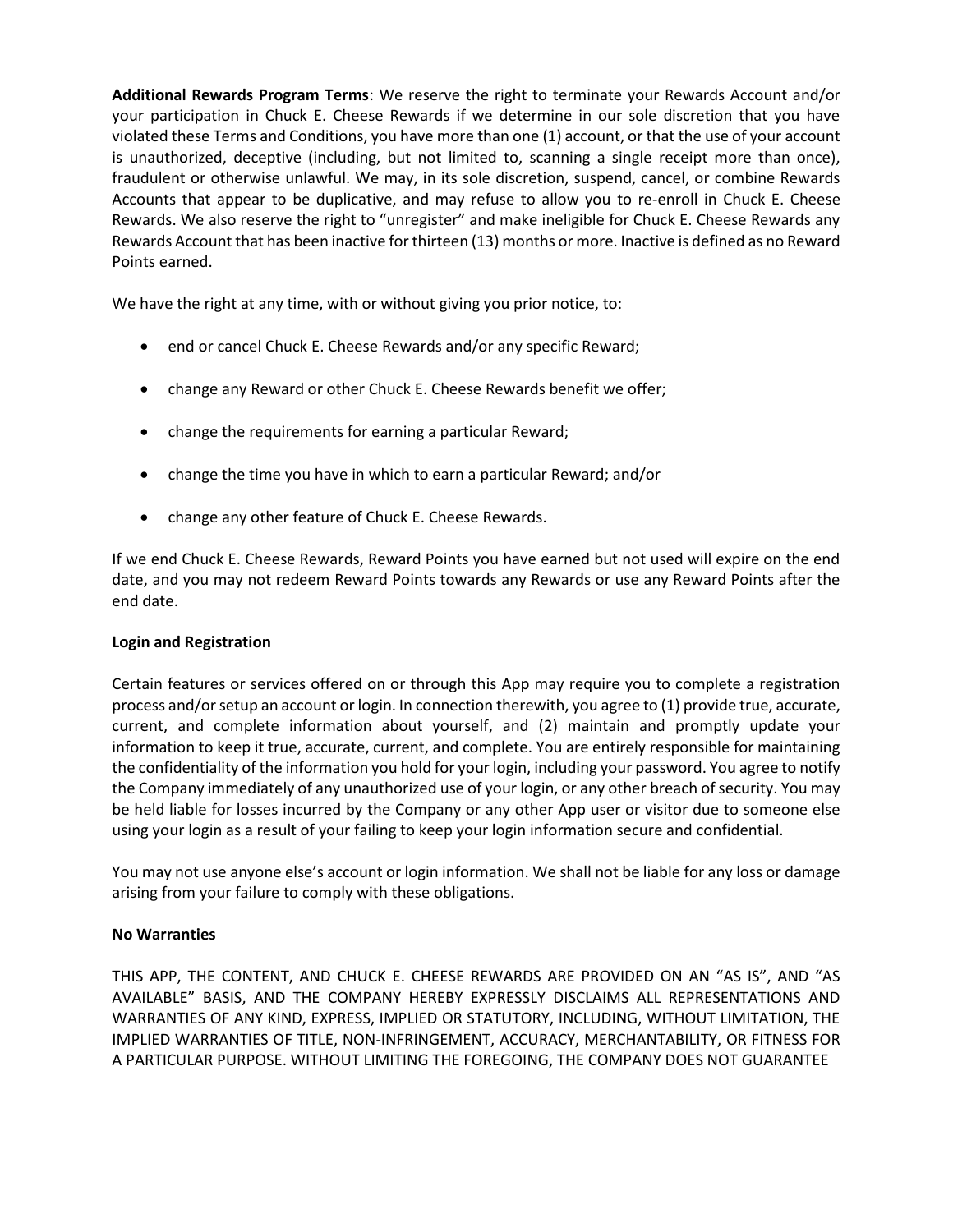THAT THE APP OR CONTENT WILL BE ERROR-FREE, UNINTERRUPTED, OR FREE OF VIRUSES OR OTHER HARMFUL COMPONENTS, OR THAT ANY DEFECTS WILL BE CORRECTED.

# **Limitations of Liability**

IN NO EVENT SHALL THE COMPANY BE LIABLE TO YOU OR TO ANY THIRD PARTY FOR ANY DAMAGES (DIRECT OR INDIRECT) WHETHER IN CONTRACT, TORT, STRICT LIABILITY OR OTHERWISE ARISING OUT OF OR IN CONNECTION WITH THIS APP (INCLUDING ITS MODIFICATION OR TERMINATION), THE CONTENT, CHUCK E. CHEESE REWARDS, OR THESE TERMS OF USE, WHETHER OR NOT THE COMPANY MAY HAVE BEEN ADVISED THAT ANY SUCH DAMAGES MIGHT OR COULD OCCUR AND NOTWITHSTANDING THE FAILURE OF ESSENTIAL PURPOSE OF ANY REMEDY. BECAUSE SOME STATES DO NOT PERMIT THE EXCLUSION OR LIMITATION OF CERTAIN DAMAGES, IN SUCH JURISDICTIONS, LIABILITY IS LIMITED TO THE FULLEST EXTENT PERMITTED BY SUCH STATE LAW.

### **Communications**

When you visit this App or send e-mails to us, you are communicating with us electronically. You consent to receive communications from us electronically. We will communicate with you by e-mail or by posting notices on this App. You agree that all agreements, notices, disclosures, and other communications that we provide to you electronically satisfy any legal requirement that such communications be in writing. You further agree that any notices provided by us electronically are deemed to be given and received on the date we transmit any such electronic communication as described in these Terms and Conditions.

### **Contacting You on Your Mobile Telephone Number**

If you wish to receive text/SMS messages from us to the mobile telephone number that you provide when you register, you must opt-in.

IMPORTANT NOTE: By texting the keyword "FUN" to 45874 or by entering your mobile # through our Chuck E. Cheese App and opting into SMS, you are agreeing to receive up to 15 SMS messages per month from Chuck E. Cheese at your phone #. Your consent is not a condition of making any purchase. Message and data rates may apply. For help, text HELP to **45874.** To opt-out, text STOP to **45874.** [Privacy](https://www.chuckecheese.com/terms-conditions/privacy/) Policy. Residents of Canada are not eligible to receive Text/SMS messages and will not be provided the ability to opt-in.

You ARE NOT required to opt-in to allowing us to send you telemarketing call and text/SMS messages to your mobile telephone number to become or remain a Member. By providing us your mobile telephone number and opting-in to such calls and text/SMS messages, you represent that you are the owner of the mobile telephone associated with that mobile telephone number and that you are responsible for controlling access to that mobile telephone. You agree to notify us of any change to your mobile telephone number. If you opt-in to receive autodialed and prerecorded calls or text/SMS messages from us and then change your mobile telephone number, you agree that we may continue to send text/SMS messages, or autodialed and prerecorded calls to you at the new mobile telephone number unless you opt-out as described below. Depending on the terms of your service agreement with your mobile telecommunications service provider ("TSP") message and data rates may apply to the text/SMS messages and autodialed and prerecorded call that we send to your mobile telephone number. Supported carriers

for our text/SMS messages are: AT&T, Verizon, T-Mobile, and Metro PCS (at a minimum.) Please note, T-Mobile is not liable for delayed or undelivered messages.